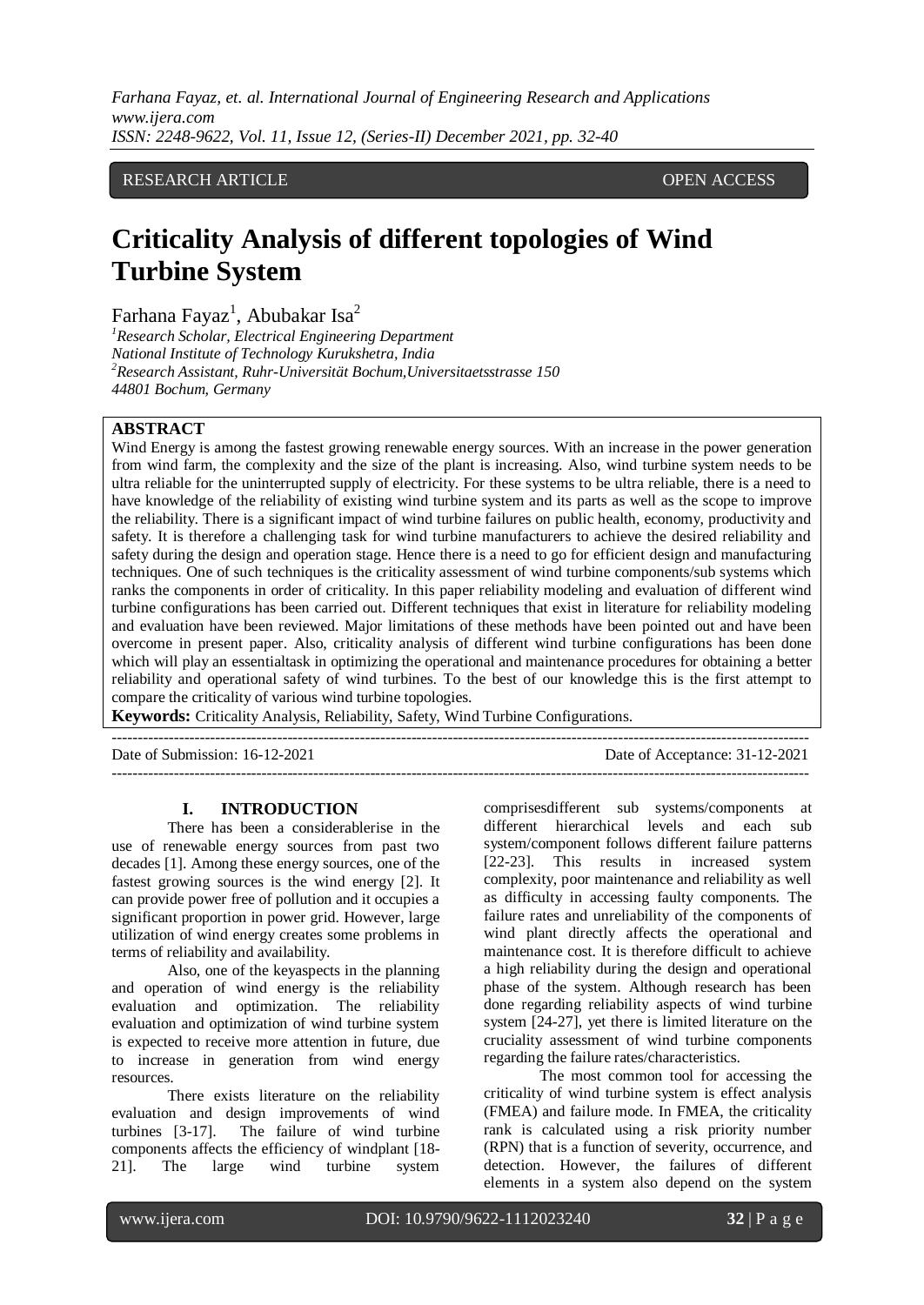structure. Thus, the drawback of FMEA is that it does not consider the structure of the system [28,29].

Component importance measures assign a criticality ranking for system components in order to improve reliability and maintenance. To put it another way, importance measures assess the contribution of specific system components to overall performance (e.g., reliability, availability, risk). The significance of component maintenance has been prioritized according to their ranks [30]. The cost of maintaining the components and the cost of designing the system may both be decreased by prioritizing system components using Importance measures [31]. Different component importance measures, such as Fussell-Vesely (FV) importance, Birnbaum importance, risk reduction, differential importance, structure important, and so on, have been proposed in the literature [30, 31-37]. [38] Proposed a Birnbaum-importance-based genetic algorithm for finding the near global optimum solution for a linear consecutive-k-out-of-n system. The authors of [39] provided an importance analysis of each component of a wind turbine system's electrical, control, and hydraulic subsystems.

# **II. WIND TURBINE STRUCTURE AND COMMON TOPOLOGIES OF WIND TURBINE SYSTEM**

For the analysis of wind turbine'sreliability, it is essential to explore the available design configurations and elucidate the function of the most important sub systems including the components of the turbine system.

The turbine system consists of several subassemblies or components that work together for the efficient and reliable transformation of kinetic energy into electrical energy. Broadly the components of turbine system are categorized into three sub-assemblies as electrical, mechanical and control systems. Components such as the drive train, tower, nacelle, rotor blades, rotor hub, gear box, pitch drives, yaw drives, wind speed sensors, and mechanical brakes are included in the mechanical sub assembly [41]. The components in the electrical sub assembly include generator, power electronic converter, harmonic filters, etc. [42]. The components related to the control system are used for the electrical and mechanical energy conversion [43]-[45]. Tower, nacelle, blades and the hub are the visible parts in a large wind turbine system and rest components are found inside the system.

# **a) Wind Turbine Sub-assemblies i. Mechanical Sub-assembly**

The kinetic energy is converted into mechanical energy by using aerodynamically shaped rotor blades. The most common and efficient design in wind turbines is the three blade design [46], [47]. The blades are designed from glass fiber reinforced plastic and are light weight and sturdy. The blades are designed with advanced techniques for the protection against lightening and heating within the blades. The centered structure that links the blades to the shaft is a hub which is manufactured using cast iron. The nacelle, hub and tower act as a mechanical support for the blades. The efficiency of the wind energy conversion depends on the wind speed, density of air, angle of the blades, etc [48]. Sensors measure the velocity and direction of the wind. Based on the wind direction, the nacelle is oriented by the yaw for the extraction of maximum energy. Since the wind turbines run at lower torques and very low speeds, a multistage gear box is required. The law speed shaft and high-speed shaft is coupled by the gear box. Usually a 3-stage gear box is used in high-speed generators. If the generator speed can be matched with the wind turbine speed, the gear box can be eliminated. The wind turbine in that case is referred to as direct driven. The direct driven concept was introduced first in Germany in 1992 (Enercon Model). The drawbacks of the direct driven technology are higher weight and large diameter [49]. For the safety reasons, brakes are provided to stop the wind turbines on the occurrence of faults or during high winds. Both mechanical brakes and aerodynamic brakes are used in a wind turbine system.

# **ii. Electrical Sub-assembly**

This sub-assembly consists of the components that deliver the electrical energy to the grid as well as control the power. Electrical generator transforms the mechanical energy into the electrical energy. The type of generator employed in a wind turbine plant varies. The commonly used generators for wind turbines include induction generator and synchronous generator [50]-[54]. Induction generators can be operated at high speeds and the synchronous generators operate at low, medium, and highspeeds. The output power from the generators is supplied to the grid either directly or by means of converters (power electronic) which control the power and frequency. Various topologies of power electronic converters have been derived for the turbine systems. The use of converters results in switching harmonics which are reduced using harmonic filters.

# **iii. Control Sub-assembly**

Power output, wind speed, wind direction, voltages and currents in the generator and grid are surveyed and controlled around the reference value by use of the control unit. The main task of the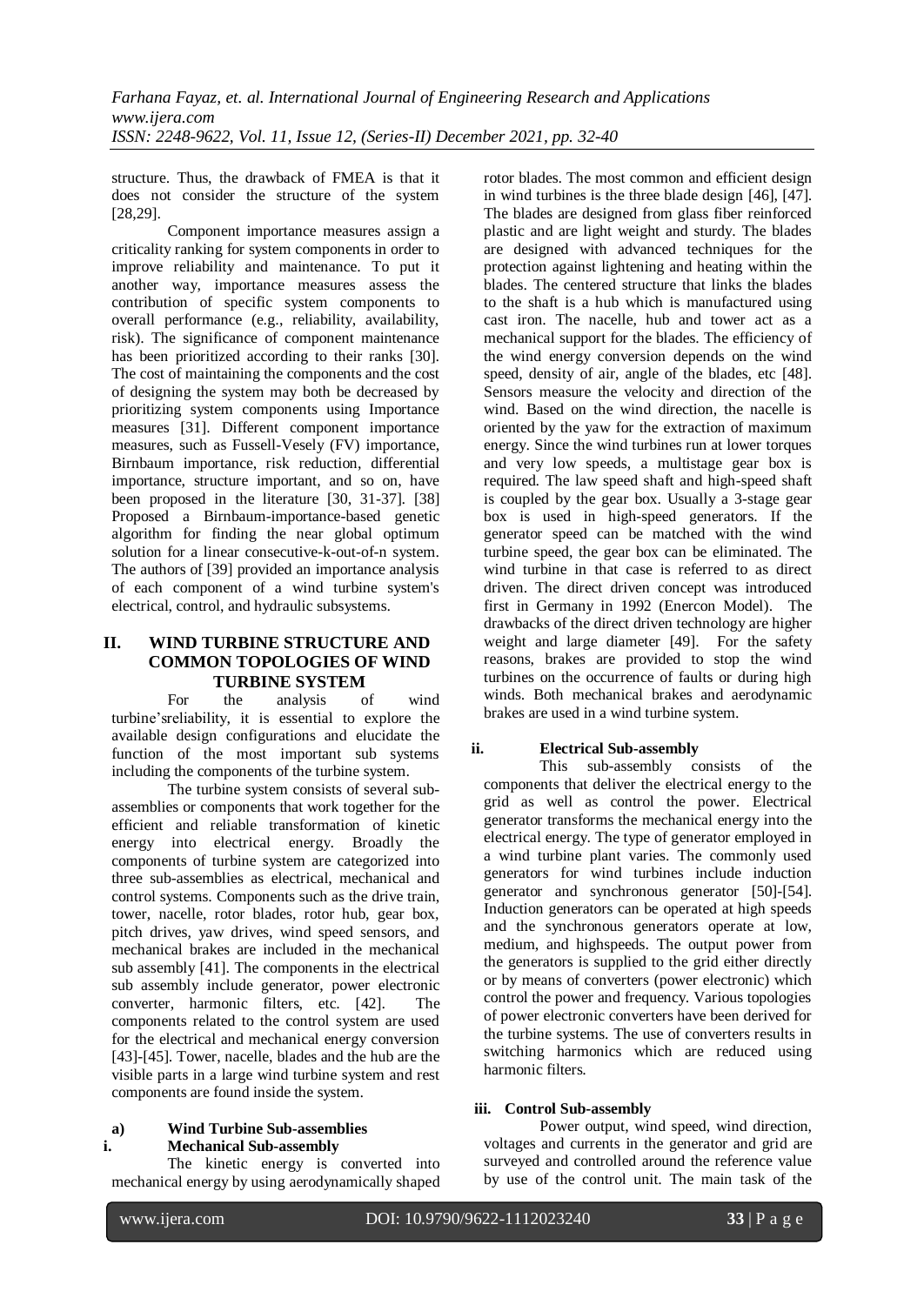control system is monitoring, control and automation so that the operation of the wind turbine plant is optimized. In case of high wind speed, the control system activates passive stall or pitch control systems to change the blade angle in turn to keep the turbine power output at the rated value. The sensors measure the temperature, wind speed, wind direction, vibrations etc. and are connected to the control system.

## **b) Common Topologies of Wind Turbine System**

By connection of wind turbines in various manners and by the different combination of generators, a wide variety of wind turbine configurations can be developed. A number of wind turbine configurations have been achieved so far [55]-[60]. The commonly used wind turbine topologies are grouped into three categories based on speed variation as given below

- i. Fixed Speed Configuration
- ii. Semi variable speed configuration<br>iii. Full variable speed configuration
- Full variable speed configuration

## **i. Fixed Speed Configuration**

At different wind speeds, the rotor speed is varying around 1% of the synchronous speed and thus this configuration is termed as fixed-speed configuration. This concept is also known as "Danish concept" and is the oldest technology that has been evolved for the wind turbines. The induction generator is connected to the power grid by means of a step-up transformer [61]-[63]. With the aim of match the speed of the turbine and the generator, a gear box is employed. The system lacks power electronic converters, and the squirrel cage induction generator absorbs the reactive power from the grid which is then compensated by the capacitor[64], [65]. This topology is simple with consistent operation and has less initial cost. The demerits of this configuration are lower conversion efficiency and stress on the components due to faults. . The wind industry has commercialized this configuration, for example, Vestas, Micon, and Tacke [66].

## **ii. Semi- Variable Speed Configuration**

Based on the speed of theincoming wind, the rotor speed varies within certain limits. Due to the variable speed, there is reduction in the wearand-tear of bearings and gearbox, reduction in stress, reduction in maintenance and hence increase in the life cycle of the wind plant. The energy losses caused by the resistance of the rotor, the requirement for reactive power compensation, the limited speed range, and the low transformation efficiency are all disadvantages of this arrangement. Due to the combination of generator and power electronic converter, the semi-variable speed configuration has two design topologies as given below

a) First topology with Wound Rotor Induction Generator (WRIG) and partial rated convertor  $(10\%)$ 

b) Second topology with Doubly Fed Induction generator (DFIG) and partial rated converter (30%)

In first topology, the speed adjustment is in the range of  $\pm 10\%$  and the speed deviation in the second topology is  $\pm 30\%$  of the rated speed. DFIG based configuration is currently dominating technology in the wind industry with a share of 50% in the market [67], [68]. The reason for dominance is the increased efficiency by employing Maximum Power Point Tracking (MPPT), improved dynamic performance, variable speed range (±30%), sturdiness against the disturbances. The drawbacks of DFIG based configuration include increased maintenance due to slip rings and brushes, increase in cost and weight due to the use of gear box as well as the maintenance of the gear box. Some commercial manufacturers of semi-variable speed wind turbine configuration include Siemens, Vestas etc. [66].

#### **iii. Full-Variable Speed Configuration**

This configuration uses fully rated power electronic converters tocontrol the frequency and voltage levels as per the specifications of the network and hence enhances the performance. The generators which have been employed in this topology include wound rotor synchronous generator, permanent magnet synchronous generator and squirrel cage induction generator. The advantages of this type of configuration include smooth grid connection, operation at full speed range (0 to 100%) reactive power compensation by power electronic converters, higher conversion efficiency, robust because of the absence of gear box. The drawbacks of this topology are increase in size, more complexity and increase in cost as the power electronic converter should be rated at the level of generator capacity. In addition, losses in the power electronic converters reduce efficiency. The typical turbines of this configuration that have been developed commercially include Enercon, Vestas V-112, Multibrid, DeWind etc. [66]

# **1. Reliability of Wind turbine Configurations**

#### **a) Basics of Reliability**

Reliability of a component is defined quantitatively as the probability of the system/component performing its function adequately under the given conditions for the specified period of time. It is the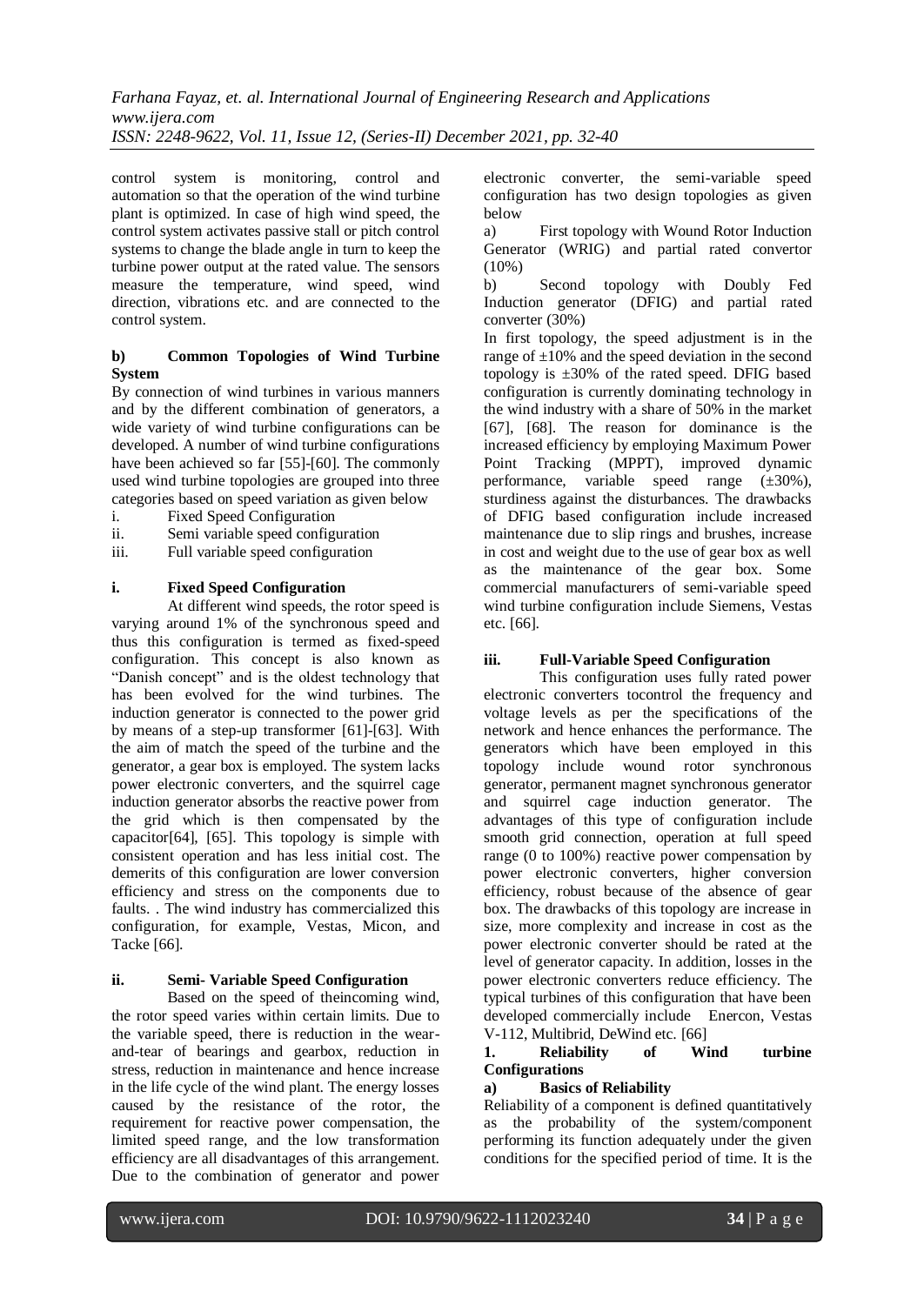probability of a system to function without any failure in a specified period of time 't'.

$$
R(t) = P(T > t)
$$
  
Where,  $t =$  time  

$$
R(t) =
$$
 Reliability at time t

 $\mathbb{Q}(t) = 1 - R(t) = \mathcal{P}(T < t)$  $\mathbb{O}(t) =$  Unreliability at time t

A system containsseveral components. The reliability of the whole system is determined by the reliability of each component and the system structure. A system's components can be connected in series, parallel, or a series parallel.

#### **i. System with series connected components**

If the components in a system are connected in series, then the system functions if and only if all the components are functional. If we consider a system, having 'm' components which are connected in series, then the reliability of the system ' $R(t)$ ' is expressed as

$$
R_{series\,sys}(t) = \prod_{k=1}^{m} r_k(t)
$$

Where  $r_k(t)$  = reliability of of k<sup>th</sup> component

## **ii. System with parallel connected components**

In a parallel system, at least one component must work for the system to function properly. If we consider a system having 'm' components which are connected in parallel, then the reliability of the system is given as

$$
R_{parallel\,sys}(t) = 1 - \prod_{k=1}^{m} q_k(t)
$$

Where  $q_k(t)$  = unreliability of  $k^{\text{th}}$  component  $q_k(t) = 1 - r_k$ 

# **iii. Reliability as a function of failure rate**

Failure rate is the frequency with which a component fails. It is also defined as the number of failures occurring per unit time (per houror per year). It is calculated as the ratio of total number of failures ' $N(f)$ ' in a given time to the time taken for 'n' components to undergo the test. It is denoted by  $\lambda$ .

$$
\lambda = \frac{N(f)}{T}
$$

Where  $\lambda$  = Failure Rate

 $N(f) =$  Number of components failed in the test  $T =$  Time taken to test the given components The failure rate is a function of time and hence for a system, the failure rate changes during the life cycle of the plant. With the increase in  $\lambda$ , the system

reliability decreases. Reliability of a system as a function of  $\lambda$  is given as

 $R(t) = \exp(-\int_0^t \lambda(t)dt)$ For constant  $\lambda$ , the  $\mathbb{R}(t)$  is given as  $\mathbb{R}(t) = \exp(-\lambda(t)dt)$ 

# **b) Reliability Block Diagram (RBD)**

The RBD is a functional diagram that connects the system's elements. The components of RBD can be connected in series, parallel, or mix of the two. A series of components in a system (series RBD structure) state that all the components must be in good working order for the system to work correctly. In a parallel configuration, at least one of the components must be operational for the system to work properly.

# **c) Fault Tree Analysis (FTA)**

Fault tree analysis is a deductive method for the evaluation of safety in a system. In a fault tree, the failure effects on a system are represented graphically i.e., the logical relationships between the failure events are represented by logic gates. FTA finds its use mostly in safety-critical systems, where the failure of one or more components may result in the loss of human lives as well as loss of money.

# **2. Component Importance Measures**

# i. Birnbaum Importance measure

The partial derivative of the plant's reliability  $h(p(t))$ with respect to the component's reliability  $p_k$  is the Birnbaum important measure  $p_k(t)$ .

$$
I^{B}(k \mid t) = \frac{\partial h(p(t))}{\partial P_{k}(t)}
$$
\n(1)

Fault tree notation may also be used to write Birnbaum measures.

$$
I^{B}(k \mid t) = \frac{\partial Q_{0}(t)}{\partial P_{k}(t)}
$$
 (2)

$$
I^{B}(k \mid t) = h(1_{k}, p(t)) - h(0_{k}, p(t))
$$
 (3)

When component 'k' moves from a condition of success to a state of failure, the Birnbaum importance measure shows a decrease in system reliability. The disadvantage of this measure is that it is unaffected by component reliability, therefore two components with different individual reliabilities may have the same value for the Birnbaum Importance measure.

ii. Improvement potential Importance measure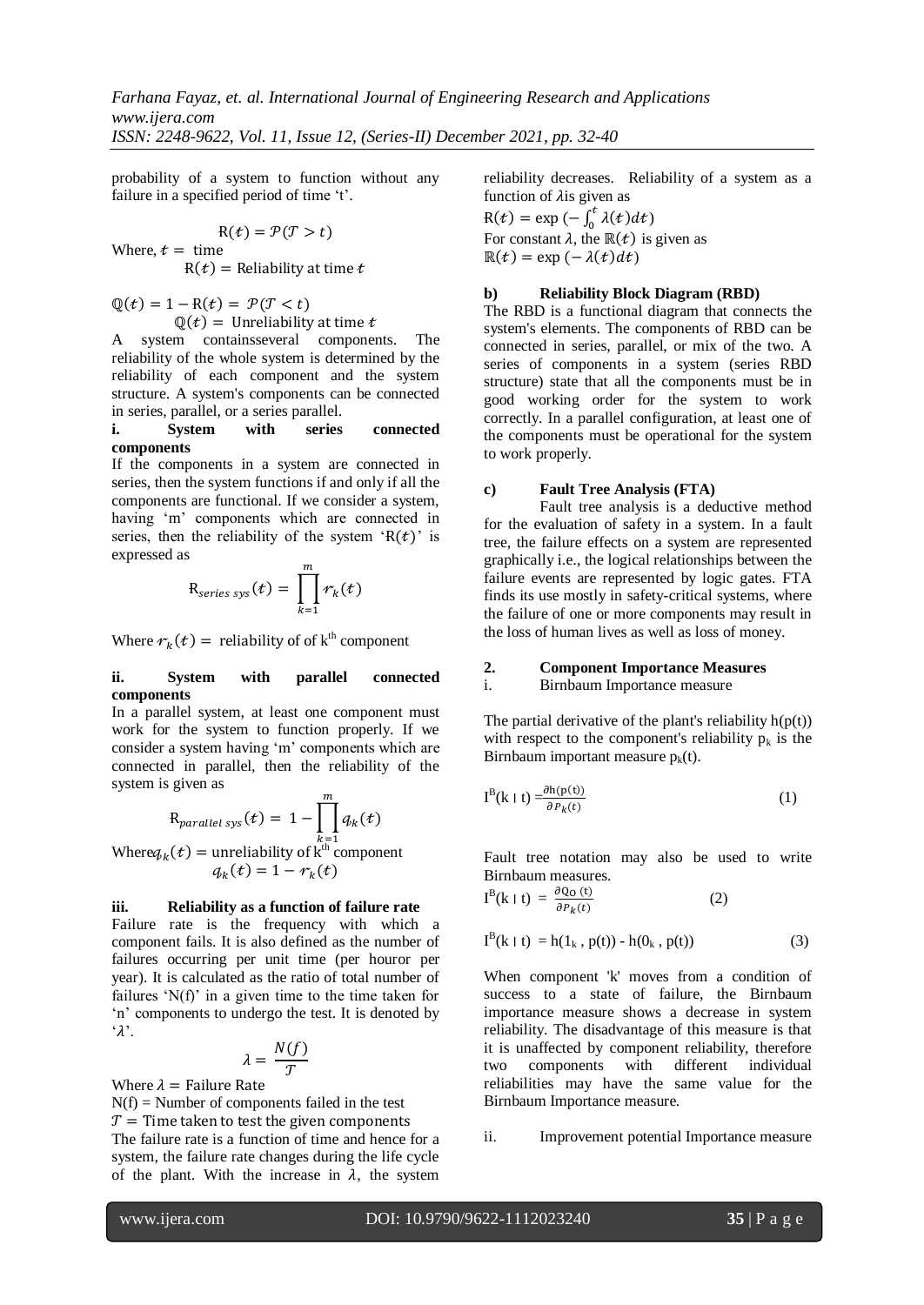The improvement potential for aelement I at time t is defined as

$$
I^{IP}(k \mid t) = h(1_k, p(t)) - h(p(t)) \tag{4}
$$

 $I^{\text{IP}}(k \mid t)$  is the difference between the system's reliability when a component 'k' has 100 percent reliability and the system's reliability when the component 'k' possesses actual reliability.

#### iii. Fussell Vesely importance measure

The possibility of failure of at least one minimum cut set including component k at time t, known that the system is in a failed state at time t, is Fussellimportance Vesely's measure,  $I^{\text{FV}}(k|t)$ .

 $I<sup>FV</sup>(k|t)$ , the Fussell-Vesely importance measure, is defined as

$$
I^{FV}(k|t) = \frac{\sum_{i=1}^{m} Q_i^{k}(t)}{Q_0(t)}
$$
(5)

Where,  $Q_i^k(t) =$  failure probability of minimal cut set I with component "k" at time t.

# **3. Ranking of Wind Turbine components in relationsto criticality**

The wind turbine components of the most common topologies of wind turbine system have been ranked using Birnbaum Importance Measure, Improvement Potential and Fussel Vesely Importance measure. The topologies that are compared in terms of criticality include fixed speed configuration (Micon), Semi-variable speed configuration (Vestas), and Full-variable speed configuration (Enercon). The data for failure rates of these configurations have been taken from [66]. The importance measures have been applied to the components of wind turbine plant in all the three configurations and then the results are compared.

# **III. RESULTS**

Figure 1 shows the criticality ranking of wind turbine system components of fixed speed configuration. Figure 2 shows the rankings of components in terms of criticality for Semi-variable speed configuration. The criticality ranking of the components in full-variable speed configuration of wind turbine is depicted in figure 3.

In all the three configurations electric system is found to be most critical. Since each of the configuration has some different components e.g., full rated power electronic converter is present only in full-variable speed configuration. Hence it is necessary to carry out the criticality analysis of each topology. The criticality of each component can be compared in each type of configuration. That means we can clearly evaluate how the criticality of a particular component varies from one topology to the other.

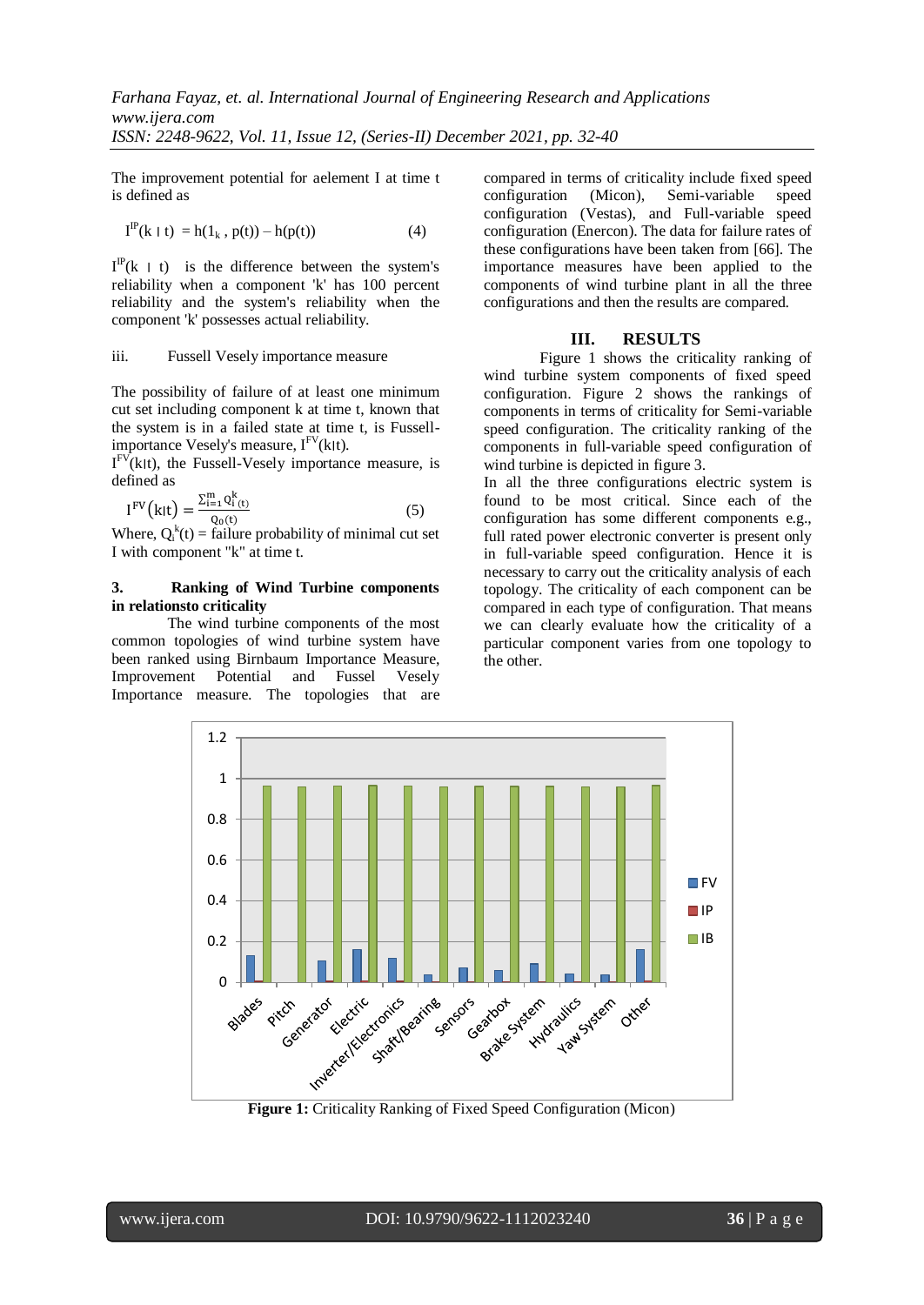*Farhana Fayaz, et. al. International Journal of Engineering Research and Applications www.ijera.com*



*ISSN: 2248-9622, Vol. 11, Issue 12, (Series-II) December 2021, pp. 32-40*



# **IV. CONCLUSION**

Wind turbine technology is advancing greatly mostly in past forty years, and there are currently a number of horizontal axis machines on the market.The most critical design options were reviewed and compared, illustrating that each option has advantages and limitationswhich should be studied during different planning stage of a wind turbine. The reliability of the most significant topologies was examined using the LWK-SH database of wind turbine failures.Micon M1500, Enercon E-40, and Vestas V39 are three wind turbine models that each represent a different topology, based on the quantity of data given in terms of the number of monitored units and years of operation.Mid-power class machines had 2 to 5 failures per wind turbine per year, according to a review of more than 10 operating years of failure data for these onshore wind plants in Germany. The criticality assessment of the most common wind turbine topologies has been carried out. The importance measures used for the criticality analysis include Birnbaum importance measure, Fussel Vesely importance measure and Improvement Potential importance measure. Using failure rate data from the literature, all of the components in the three configurations are ranked in terms of criticality. Each configuration's most critical and least critical components have been identified. This type of analysis will play n vital role in the design phase of a wind turbine. The most critical component can be repaired or replaced with a highly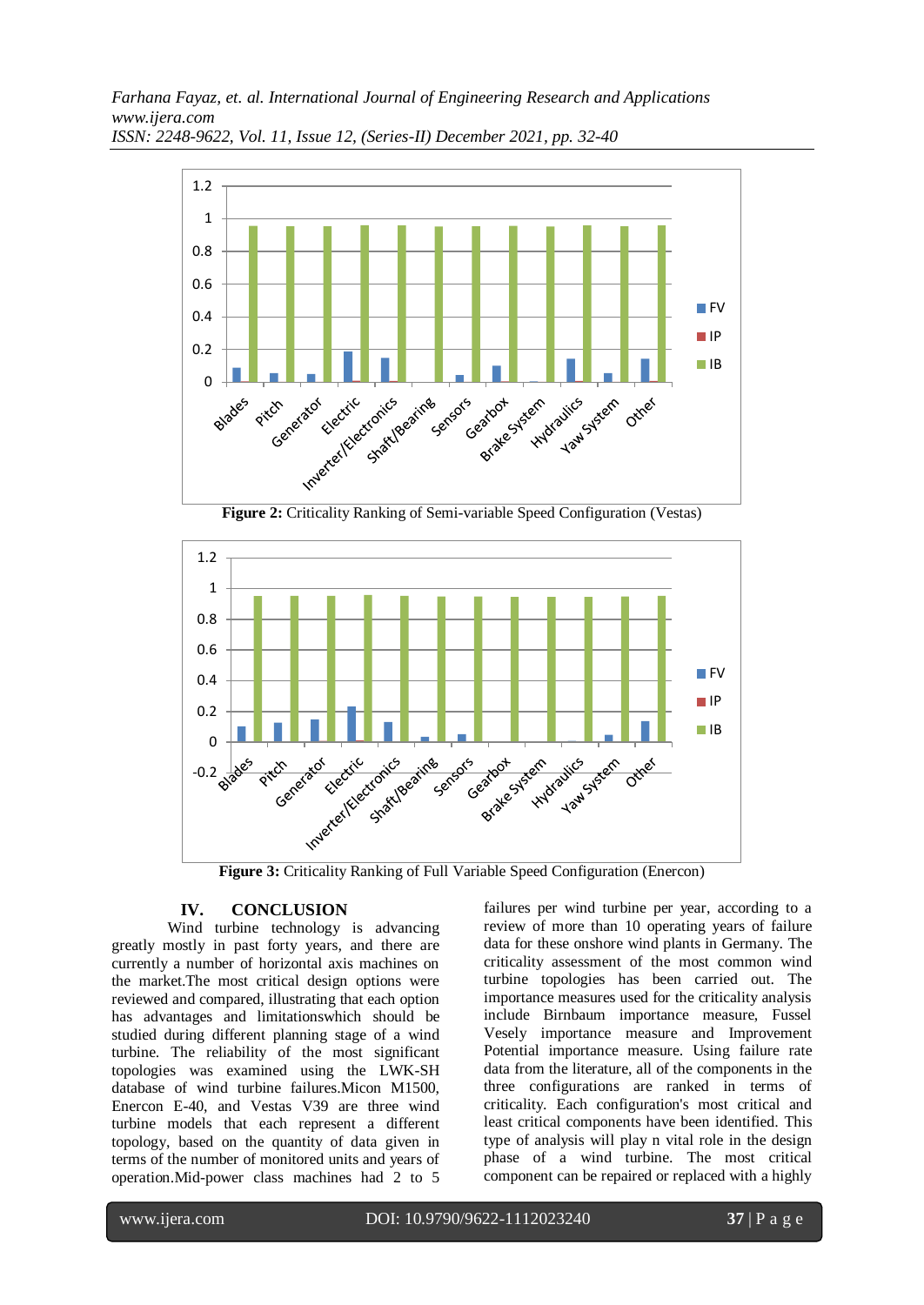reliable component in turn to develop the overall system reliability. Since each of the topology has its own structure and the components have different failures rates in different configurations. Hence the criticality analysis of each type of configuration is essential.

#### **REFERENCES**

- [1]. R. Moeini, P. Tricoli, H. Hemida, C. Baniotopoulos, "Increasing the reliability of wind turbines using condition monitoring of semiconductor devices: a review", Proc. IET Renewable power generation conference, 2016.
- [2]. N. Buaossa, M. Aldricy, K. Ragab, Z. Rajab, A. Tahir and A. Khalil, "Practical design and performance evaluation of micro-wind turbine in Libya," 2018 9th International Renewable Energy Congress (IREC), Hammamet, 2018, pp. 1-6..
- [3]. Tavner PJ, Bussel GJW van, Spinato F. Machine and Converter Reliabilities in Wind Turbines. In: Proceedings of 3rd international conference on power electronics, machines and drives 2006 (PEMD 06); 2006: 12730.
- [4]. Bussel GJW van, Zaaijer MB. Reliability, availability and maintenance aspects of largescale offshore wind farms. In: Proceedings of the 2001 European wind energy conference, Copenhagen, Denmark.2011: 55760
- [5]. Tavner PJ, Xiang J, Spinato F. Reliability analysis for wind turbines. Wind Energy. 2007; 10: 118.
- [6]. Ribrant J. Reliability performance and maintenancea survey of failures in wind power systems. Master's thesis. Stockholm: KTH School of Electrical Engineering. 2006.
- [7]. Braam H, Rademakers LWMM. Models to analyse operation and maintenance aspects of offshore wind farms. ECN Report. 2004.
- [8]. Mcmillan D, Ault GW. Towards quantification of condition monitoring benefit for wind turbine generators. In: Proceedings of European wind energy conference and exhibition, Milan. 2007.
- [9]. Bin Lu, Yaoyu Li, Xin Wu, Yang Z. A review of recent advances in wind turbine condition monitoring and fault diagnosis. In: proceedings of IEEE power electronics and machines in wind applications,PEMWA. 2009: 17.
- [10]. Windstats newsletter database. Denmark. Available from: www.windstats. com.
- [11]. Ribrant J, Bertling LM. Survey of failures in wind power systems with focus on Swedish wind power plants during 19972005. IEEE

transactions on Energy Conversion. 2007; 22: 16773.

- [12]. Spinato F, Tavner PJ, Bussel GJW van, Koutoulakos E. Reliability of wind turbine subassemblies. Renewable Power Generation, IET. 2009; 3(4): 387401.
- [13]. Tavner P, Gindele R, Faulstich S, Whittle M, Greenwood D, Hahn B. Study of effects of weather and location on wind turbine failure rates. In: Proceedings of the European wind energy conference EWEC; 2010
- [14]. Rademakers LWMM, Braam H, Zaaijer MB, Bussel GJW van. Assessment and optimization of operation and maintenance of off shore wind turbines. ECN Windenergie. June 2003. Available from: [http://www.ecn.nlł.](http://www.ecn.nlł/)
- [15]. Tavner PJ, Edwards C, Brinkman A, Spinato F. Influence of wind speed on wind turbine reliability. Wind Engineering. 2006; 30(1): 5572
- [16]. McMillan D, Ault GW. Condition monitoring benefit for onshore wind turbines: sensitivity to operational parameters. Renewable Power Generation, IET. 2008; 2(1): 6072.
- [17]. Bussel GJW van, Zaaijer MB. Estimation of wind turbine reliability figures within the DOWEC project. Report Nr. 2003; 10048(4).
- [18]. Nivedh, B.S. Major failures in the wind turbine components and the importance of periodic inspections. www.windinsider.com [Accessed 29 June 2017]
- [19]. Gowdar, R.D. and Mallikarjune Gowda, M.C. 2016. Reasons for wind turbine generator failures: a multicriteria approach for sustainable power production. Renewables: Wind, Water, and Solar [DOI: 10.1186/ s40807–016–0029–1]
- [20]. Reder, M.D., Gonzalez, N. and Melero, J.J. 2016. Wind turbine failures—tackling current problems in failure data analysis. Journal of Physics: Conference Series [DOI:10.1088/1742–6596/753/7/072027].
- [21]. Alewine, K. and Chen, W. 2011. A review of electrical winding failures in wind turbine generators. IEEEElectrical Insulation Conference, 5–8 June, Annapolis, MD, USA.
- [22]. Johnson, G.L. 2006. Wind energy systems. Kansas State University. Manhattan, USA.
- [23]. Jain, P. 2011. Wind energy engineering, McGraw-Hill, Inc. United States.
- [24]. Tavner, P. J., Xiang, J. and Spinato, F. 2007. Reliability analysis for wind turbines. Wind Energy 10 (1): 1–18.
- [25]. Hahn, B., Durstwitz, M. and Rohrig, K. 2006. Reliability of wind turbines—Experiences of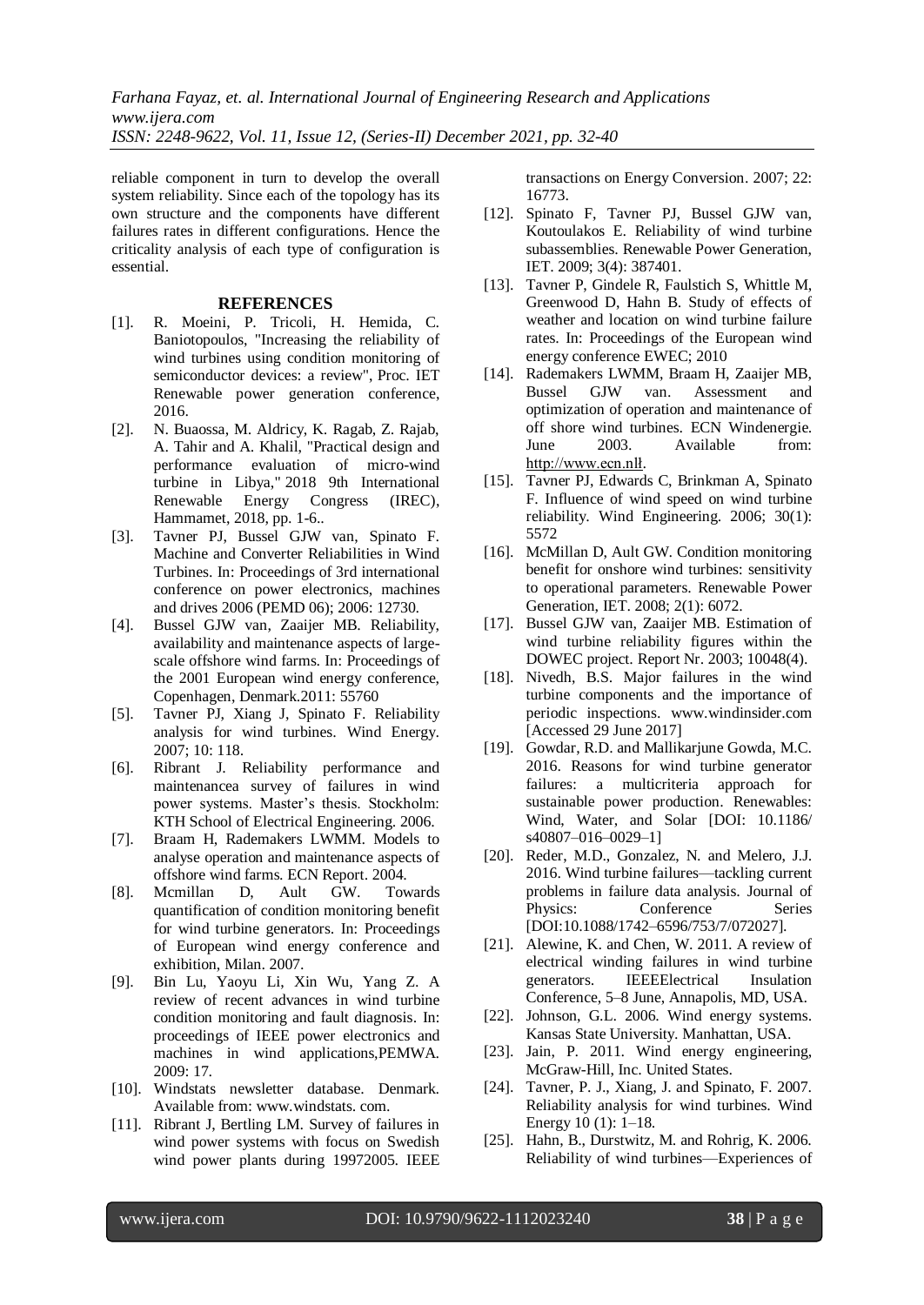15 years with 1500 WTs. German Wind Energy Report, ISET, Kassel.

- [26]. Arabian-Hoseynabadi, H., Oraeea, H. and Tavner, P. J. 2010. Failure modes and effects analysis (FMEA) for wind turbines. Int J Electr Power Energy Syst., 32: 817–824.
- [27]. Guo, H., Watson, S., Tavner, P. J. and Xiang, J. 2009. Reliability analysis for wind turbines with incomplete failure data collected from after the date of initial installation. Reliability Engineering and System Safety 94 (6): 1057– 1063.
- [28]. Loganathan, M.K and Gandhi, O.P. 2015. Reliability evaluation and analysis of CNC cam shaft grinding machine. Journal of Engineering, Design and Technology 13 (1): 37–73.
- [29]. Loganathan, M.K., Minu Shikha Gandhi, and Gandhi, O. P. 2015. Functional cause analysis of complex manufacturing systems using structure. Proceedingsof the Institution of Mechanical Engineers, Part B:Journal of Engineering Manufacture 229(3): 533–545.
- [30]. Z.W. Birnbaum, On the importance of different components in a multi-component system, Krishaniah, P.R. (Ed.), Multivariate Analysis, Vol. 11, New York: Academic Press, 1969.
- [31]. X. Gao, J. Barabady, and T. Markeset, "Criticality analysis of a production facility using cost importance measures", International Journal of Systems Assurance Engineering and Management, vol. 1, pp. 17- 23, 2010.
- [32]. J.B. Fussell, "How to hand-calculate system reliability and safety characteristics", IEEE Transactions on Reliability, vol. R-24, pp. 169-174,1975.
- [33]. M. van der Borst and H. Schoonakker, "An overview of PSA importance measures", Reliability Engineering & System Safety, vol. 72(3), pp. 241-245, 2001.
- [34]. S. Epstein and A. Rauzy, "Can we trust PRA?", Reliability Engineering & System Safety, vol. 88, pp. 195-205, 2005.
- [35]. W. Kuo and X. Zhu, "Relations and generalizations of importance measures in reliability", IEEE Transactions on Reliability, vol. 61, pp. 659-674, 2012.
- [36]. W. Kuo and X. Zhu, "Some recent advances on importance measures in reliability", IEEE Transactions on Reliability, vol. 61, pp. 344- 360, 2012.
- [37]. W. Kuo and X. Zhu, Importance measures in reliability, risk and optimization: principles and applications, John Wiley & Sons: Chichester, UK, 2012.
- [38]. X. Zhu, and W. Kuo, "Importance measures in reliability and mathematical programming", Annals of Operations Research, vol. 212, pp. 241-267, 2014.
- [39]. Z. Cai, S. Si, S. Sun, and C. Li, "Optimization of linear consecutive-k-out-ofn system with a Birnbaum importance-based genetic algorithm", Reliability Engineering & System Safety, vol. 152, pp. 248-258, 2016.
- [40]. S. Katsavounis, N. Patsianis, E.I. Konstantinidis and P.N. Botsaris, "Reliability Analysis on Crucial Subsystems of a Wind Turbine through FTA Approach", Proceedings of Maintenance Performance Measurement and Management (MPMM), Sep. 2014.
- [41]. J. Manwell, J. McGowan, and A. Rogers, Wind Energy Explained: Theory, Design, andApplication, 2nd ed. Hoboken, NJ, USA: Wiley, 2009.
- [42]. B. Wu, Y. Lang, N. Zargari, and S. Kouro, Power Conversion and Control of Wind Energy Systems, 1st ed. Hoboken, NJ, USA: Wiley-IEEE, Jul. 2011, ser. IEEE Press Series on Power Engineering.
- [43]. T. Orlowska-Kowalska, F. Blaabjerg, and J. Rodrguez, Advanced and Intelligent Control in Power Electronics and Drives. New York, NJ, USA: Springer, 2014.
- [44]. L. Y. Pao and K. Johnson, "Control of wind turbines,'' IEEE Control Syst. Mag., vol. 31, no. 2, pp. 44–62, Apr. 2011.
- [45]. V. Yaramasu, "Predictive control of multilevel converters for Megawatt wind energy conversion systems,'' Ph.D. dissertation, Ryerson Univ., Toronto, ON, Canada, 2014.
- [46]. P. S. Veers et al., ''Trends in the design, manufacture and evaluation of wind turbine blades,'' Wind Energy, vol. 6, no. 3, pp. 245– 259, 2003.
- [47]. S. Eriksson, H. Bernhoff, and M. Leijon, ''Evaluation of different turbine concepts for wind power,'' J. Renew. Sustain. Energy Rev., vol. 12, no. 5, pp. 1419–1434, 2008.
- [48]. S. Heier, Grid Integration of Wind Energy Conversion Systems, 2nd ed. Hoboken, NJ, USA: Wiley, 2006.
- [49]. Y. Duan and R. Harley, ''Present and future trends in wind turbine generator designs,'' in Proc. IEEE Symp. Power Electron. Mach. Wind Appl. (PEMWA), Lincoln, NE, USA, Jun. 2009, pp. 1–6.
- [50]. L. H. Hansen et al., Conceptual Survey of Generators and Power Electronics for Wind Turbines. Roskilde, Denmark: DenmarkRiso